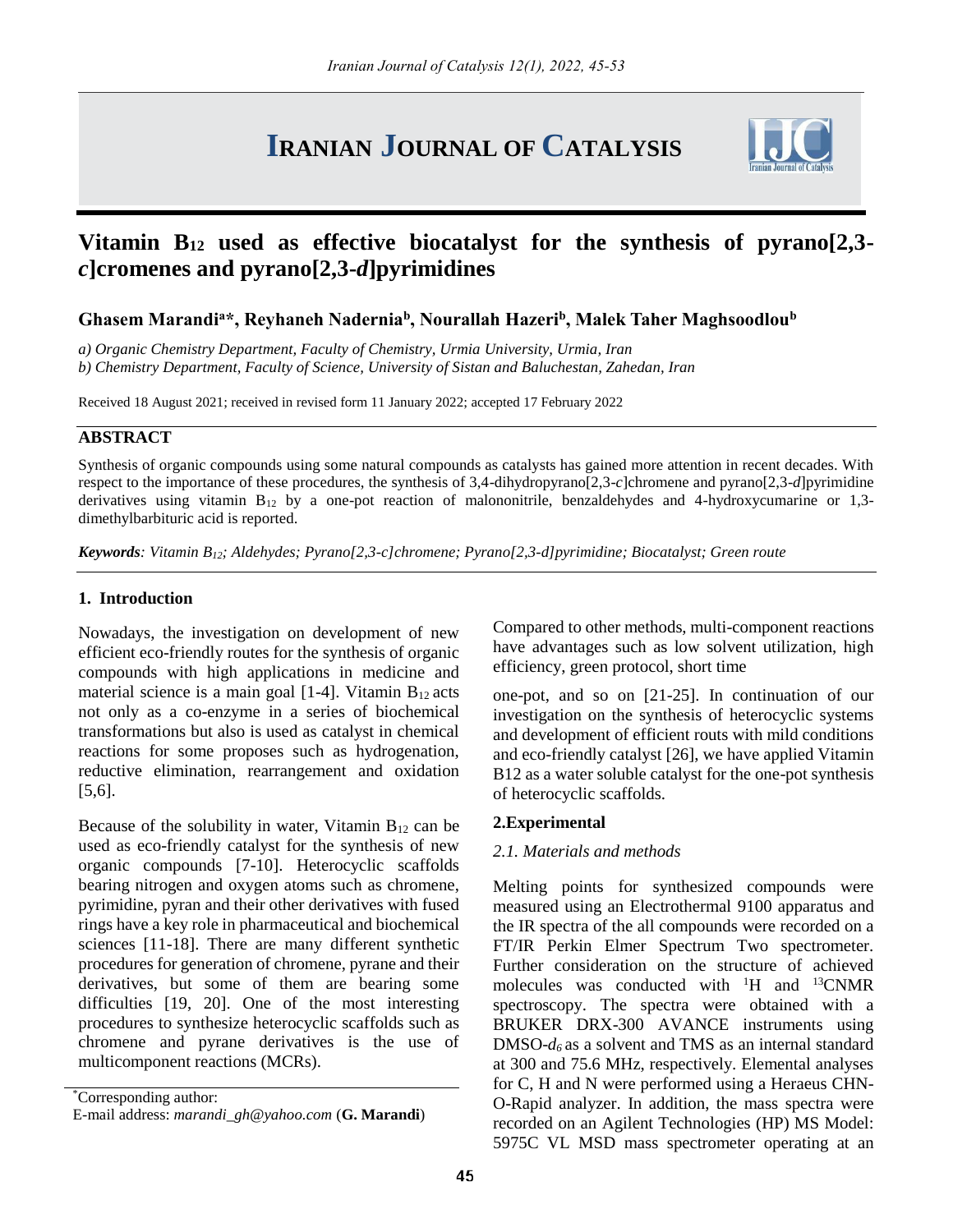ionization potential of 70 eV. All the chemicals were purchased from Fluka, Merck and Sigma-Aldrich companies and were used without any further purification.

#### *2.2.General Procedure for the Synthesis of 2-amino-4- (3-bromophenyl)-5-oxo-4H,5H-pyrano[3,2 c]chromene-3-carbonitriles (Exemplified by 4g)*

To a magnetically stirred solution of 3 bromobenzaldehyde (1 mmol) and malononitrile (1 mmol) in the presence of concentrated vitamin  $B_{12}$  $(7.35\times10^{-5} \text{ mol})$  as a catalyst in EtOH/H<sub>2</sub>O (1:1) mixture (5 mL), a mixture of 4-hydroxycumarine (1 mmol) in EtOH/H<sub>2</sub>O (1:1) mixture (0.5 mL) was added dropwise and kept in 5 min at room temperature. After the addition of 4-hydroxycumarine, the reaction mixture was heated to 50 °C. The progress of the reaction was monitored by TLC and after completion of the reaction, the mixture was cooled to room temperature and the resulting precipitate was filtered and washed with (3×2 mL) of ethanol. The crude product has been recrystallized from ethanol (5 mL) to afford the pure compound **4g**.

# *2-Amino-4,5-dihydro-4-(3-bromophenyl)-5 oxopyrano[3,2-c]chromene-3-carbonitrile (4g)*

Pale white solid; M.p.: 252-254 °C; IR (KBr) υ: 3400 and 3327 (NH<sub>2</sub>), 2202 (CN), 1707, 1672 (CO) cm<sup>-1</sup>; <sup>1</sup>H NMR (400 MHz, DMSO-d<sub>6</sub>) δ: 4.51 (s, 1H, CH), 7.30-7.92 (m, 8H, Ar and NH2). <sup>13</sup>C NMR (100 MHz, DMSOd6) δ: 37.1, 57.8, 103.7, 113.5, 117.1, 119.6, 122.2, 123.1, 125.2, 127.4, 130.6, 131.0, 131.2, 133.5, 145.5, 152.7, 154.2, 158.4, 160.1. MS (*m*/*z*, %): 395 (M<sup>+</sup>+2, 62), 350.2 (M<sup>+</sup> , 65), 316. (22), 283 (18), 249 (38), 239 (100), 118 (33), 92 (15), 66 (7). Anal. Calcd for  $C_{19}H_{11}BrN_2O_3$  (395.21) C, 57.74; H, 2.81; N, 7.09. Found: C, 57.92; H, 2.89; N, 7.16%.

# *2-Amino-4,5-dihydro-4-(3-fluorophenyl)-5 oxopyrano[3,2-c]chromene-3-carbonitrile (4m)*

Pale white solid; M.p.: 236-238 °C; IR (KBr) υ: 3393 and 3325 (NH<sub>2</sub>), 2199 (CN), 1703, 1675 (CO) cm<sup>-1</sup>; <sup>1</sup>H NMR (400 MHz, DMSO-d<sub>6</sub>) δ: 4.52 (s, 1H, CH), 7.06-7.92 (m, 10H, Ar and NH<sub>2</sub>). <sup>13</sup>C NMR (100 MHz, DMSO-d6) δ: 37.1, 57.9, 103.7, 113.5, 114.3, 114.6, 114.9, 115.2, 117.1, 119.6, 123.0, 124.3, 125.1, 130.8, 130.9, 133.5, 146.7, 146.8, 152.8, 154.2, 158.4, 160.1, 161.1, 164.3. MS (*m*/*z*, %): 334 (M<sup>+</sup> , 5), 318 (9), 290 (24), 225 (39), 183 (19), 238 (100), 158 (9) 66 (11). Anal. Calcd for C<sub>19</sub>H<sub>11</sub>FN<sub>2</sub>O<sub>3</sub> (334.31) C, 68.26; H, 3.32; N, 8.38. Found: C, 68.35; H, 3.27; N, 8.43%.

*2.3.General Procedure for the Synthesis of 7-amino-1,3-dimethyl-5-(3-nitrophenyl)-2,4-dioxo-1,3,4,5 tetrahydro-2H-pyrano[2,3-d]pyrimidine-6 carbonitriles (Exemplified by 6g)*

To a magnetically stirred solution of 3 nitrobenzaldehyde (1 mmol) and malononitrile (1 mmol) in the presence of concentrated vitamin  $B_{12}$  $(7.35\times10^{-5} \text{ mol})\%$  as a catalyst in EtOH/H<sub>2</sub>O (1:1) mixture (5 mL), a mixture of 1,3-dimethylbarbituric acid (1 mmol) in EtOH/H<sub>2</sub>O (1:1) mixture (0.5 mL) was added dropwise and kept in 5 min at room temperature. After the addition of 1,3-dimethylbarbituric acid, the reaction mixture was heated to 60 °C. The progress of the reaction was monitored by TLC and after completion of the reaction, the mixture was cooled to room temperature and the resulting precipitate was filtered and washed with  $(3\times2$  mL) of ethanol. The crude product has been recrystallized from ethanol (5 mL) to afford the pure compound **6g**.

#### *7-Amino-1,3-dimethyl-5-(3-nitrophenyl)-2,4-dioxo-2,3,4,5-tetra-hydro-1H-pyrano[2,3-d]pyrimidine-6 carbonitrile (6g)*

Light yellow solid; M.p.: 204-207 °C; IR (KBr) υ: 3364 and 3337, (NH2), 2201 (CN), 1726, 1698 and 1683 (CO) cm<sup>-1</sup>; <sup>1</sup>H NMR (400 MHz, DMSO-d<sub>6</sub>)  $\delta$ : 3.09 and 3.39 (6H, 2s, 2 NCH3), 4.60 (1H, s, CH), 7.51 (2H, brs, NH2), 7.60 (1H, t, Ar), 7.78 (1H, d, Ar), 8.08-8.13 (2H, m, Ar).

# **3. Results and Discussion**

It has been found that the reaction of benzaldehyde **1**, malononitrile **2** and 4-hydroxycumarine **3** in the presence of catalytic amounts of vitamin  $B_{12}$  in the mixture of EtOH/H<sub>2</sub>O (1:1) leads to 2-amino-4-phenyl-5-oxo-4*H*,5*H*-pyrano[3,2-*c*]chromene-3-carbonitrile **4** in good yields (**Scheme 1**).

Synthesis of pyrano[3,2-*c*]chromenes has been reported in many reports under different conditions, but in the current work, vitamin  $B_{12}$  has been used as a natural biocatalyst for synthesis of pyrano[3,2-*c*]chromene derivatives.

The reaction was performed with no catalyst and the reaction did not show acceptable results. In the presence of vitamin B12, the reaction of benzaldehyde **1a**, malononitrile **2** and 4-hydroxycumarine **3** produced pyrano[3,2-*c*]chromene **4a** in short reaction time with high yield.

At the first step, the reaction was carried out in  $H_2O$ , EtOH and mixture of EtOH/H2O with various proportions to realize the most appropriate solvent for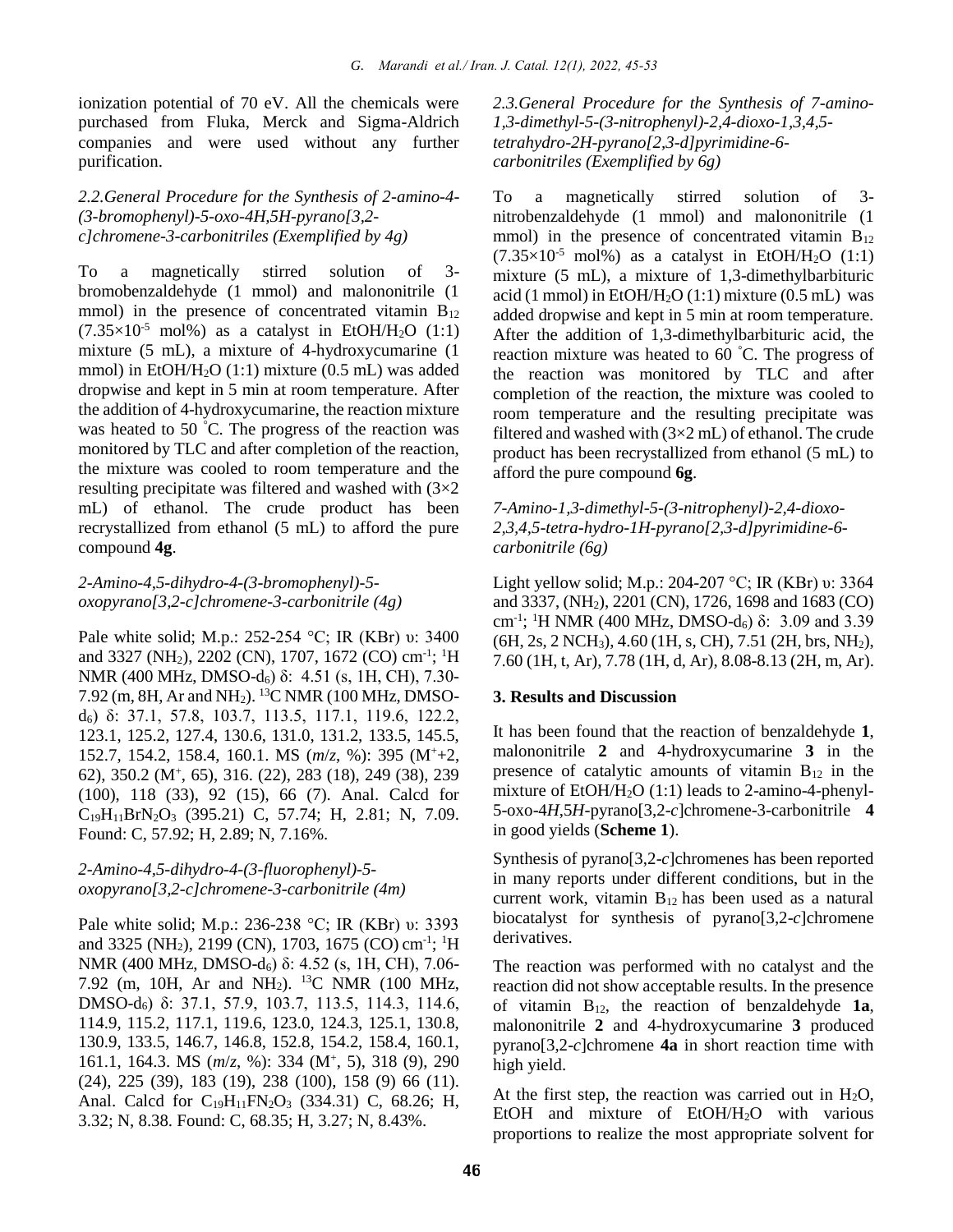this reaction. Among the mentioned solvents, a mixture of EtOH/H2O with (1:1) proportion was selected as the best solvent through its high efficiency. The results are shown in **Table 1**.

After solvent optimization, to find the best reaction conditions and to evaluate the catalytic efficiency of vitamin B12, a model study was conducted for the synthesis of 2-amino-4-phenyl-5-oxo-4*H*,5*H*pyrano[3,2-*c*]chromene-3-carbonitrile **4a** (**Table 2**). Under the optimized reaction conditions, a number of 2 amino-4-phenyl-5-oxo-4*H*,5*H*-pyrano[3,2-*c*]chromene-3-carbonitriles, shown in **Table 3**, were synthesized.



<sup>2-</sup>CIC<sub>6</sub>H<sub>4</sub>, 2,6-(CI)<sub>2</sub>C<sub>6</sub>H<sub>3</sub>

(i) Reaction Conditions: benzaldehyde (1, 1 mmol), malononitrile (2, 1 mmol), 4-hydroxycumarine (3, 1mmol), vitamin B12 (7.35×10-5 mol%) as catalyst in EtOH/H2O (1:1) mixture (5 mL) at 50 °C.

|  |  |  |  |  |  | Scheme 1. Synthesis of 2-amino-4-(aryl)-5-oxo-4H,5H-pyrano[3,2-c]chromene-3-carbonitrile derivatives. |  |  |
|--|--|--|--|--|--|-------------------------------------------------------------------------------------------------------|--|--|
|  |  |  |  |  |  |                                                                                                       |  |  |

| Entry          | Solvent                         | Temperature $(^{\circ}C)$ | Time (min) | Yield $(\%)^a$ |
|----------------|---------------------------------|---------------------------|------------|----------------|
|                | $H_2O$                          | 50                        | 60         | 71             |
| 2              | EtOH/H <sub>2</sub> O $(1:1)^b$ | 50                        | 20         | 90             |
| 3              | EtOH/H <sub>2</sub> O $(1:2)$   | 50                        | 40         | 88             |
| $\overline{4}$ | EtOH/H <sub>2</sub> O $(3:1)$   | 50                        | 45         | 85             |
| 5              | EtOH/H <sub>2</sub> O $(1:3)$   | 50                        | 45         | 86             |
| 6              | EtOH                            | 50                        | 60         | 82             |

**Table 1**. Optimization of solvent in synthesis of 4a

<sup>a</sup> Isolated yield; <sup>b</sup> Selected solvent with high performance in the reaction.

| Entry       | Solvent                     | Catalyst (mol%)      | Temperature $({}^{\circ}C)^{a}$ | Time (min) | Yield $(\%)^b$ |
|-------------|-----------------------------|----------------------|---------------------------------|------------|----------------|
|             | EtOH/H <sub>2</sub> O (1:1) | $4.90\times10^{-5}$  | 50                              | 60         | 86             |
| $\gamma$    | EtOH/H <sub>2</sub> O (1:1) | $7.35\times10^{-5}$  | 50                              | 40         | 90             |
| $\mathbf 3$ | EtOH/H <sub>2</sub> O (1:1) | $9.80\times10^{-5}$  | 50                              | 45         | 84             |
| 4           | EtOH/H <sub>2</sub> O (1:1) | $12.25\times10^{-5}$ | 50                              | 50         | 84             |

**Table 2.** Optimization of catalyst loading in synthesis of 4a

<sup>a</sup> Selected temperature; <sup>b</sup> Isolated yield.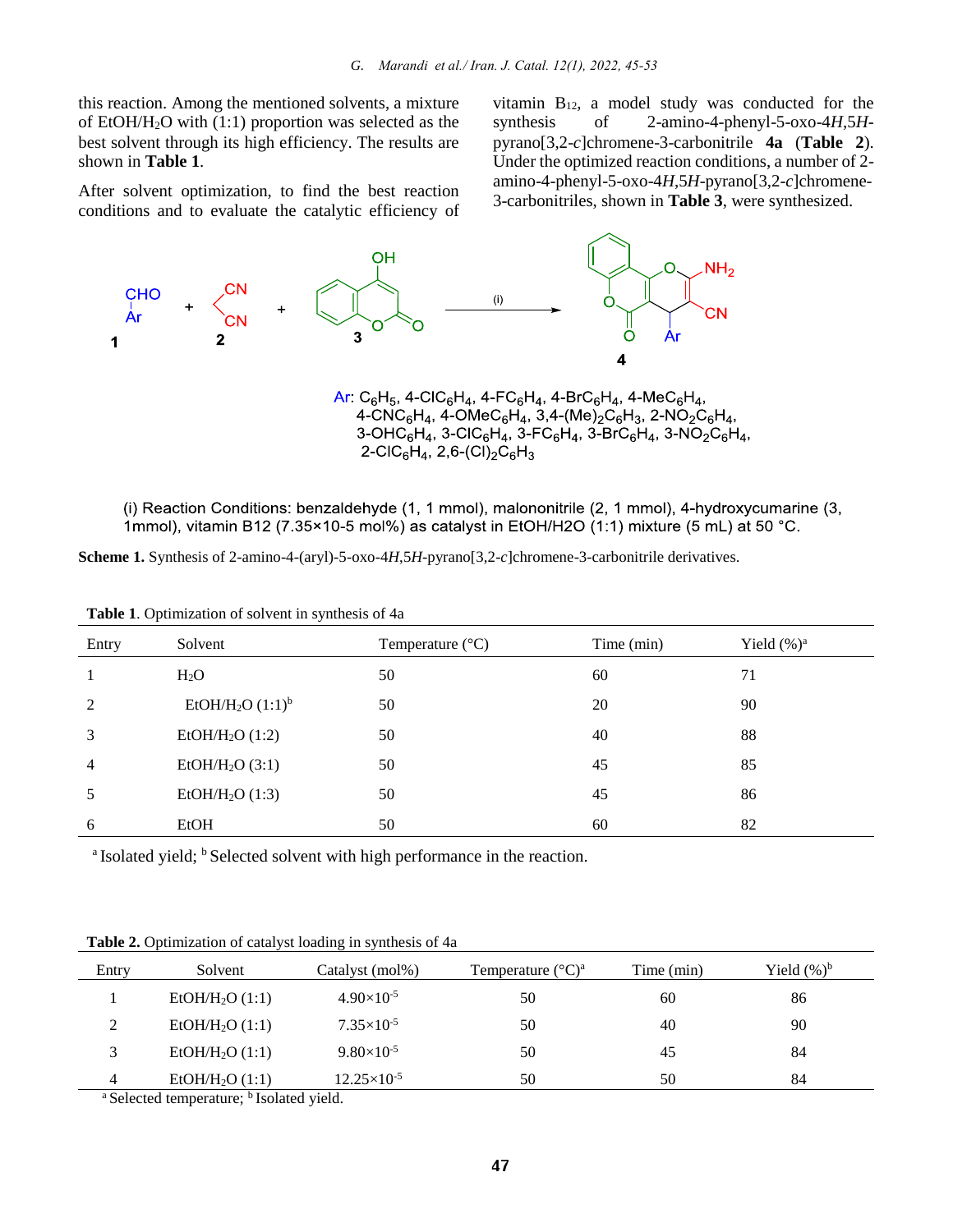| Table 3. Synthesis of 2-amino-4-(aryl)-5-oxo-4H,5H-pyrano[3,2-c]chromene-3-carbonitriles with optimized conditions for |  |  |
|------------------------------------------------------------------------------------------------------------------------|--|--|
| selected aldehydes in the presence of vitamin $B_{12}$ at 50 °C.                                                       |  |  |

|                | CΝ<br><b>CHO</b><br><b>Ar</b><br>CΝ<br>2<br>1 | OH<br>$\ddot{}$<br>3 | Vitamin $B_{12}$<br>EtOH/H <sub>2</sub> O, 50 $\,^{\circ}$ C<br>(1:1) | O<br>O<br>O<br>Ar<br>4a-p | NH <sub>2</sub><br><b>CN</b> |
|----------------|-----------------------------------------------|----------------------|-----------------------------------------------------------------------|---------------------------|------------------------------|
| Entry          | Ar                                            | Time (min)           | Yield (%) <sup>a</sup>                                                | M.p. $(^{\circ}C)$        | M.p. $[Ref.]^b$              |
| 4a             | $C_6H_5$                                      | $20\,$               | 90                                                                    | 254-257                   | 256-258 [27]                 |
| 4b             | $4-MeC6H4$                                    | 30                   | 87                                                                    | 257-259                   | 258-260 [28]                 |
| 4c             | $3,4-(Me)_{2}C_{6}H_{4}$                      | 35                   | 84                                                                    | 233-235                   | 231-232 [29]                 |
| 4d             | $3-HOC6H4$                                    | 15                   | 93                                                                    | 265-268                   | 268-270 [30]                 |
| 4e             | $4$ -OMe $C_6H_4$                             | 40                   | 90                                                                    | 244-247                   | 247-249 [30]                 |
| 4f             | $4-BrC6H4$                                    | 20                   | 82                                                                    | 252-255                   | 254-256 [31]                 |
| 4g             | $3-BrC6H4$                                    | 12                   | 86                                                                    | 252-254c                  |                              |
| 4h             | $4-CIC6H3$                                    | 25                   | 87                                                                    | 262-264                   | 263-265 [32]                 |
| 4i             | $2$ -ClC <sub>6</sub> H <sub>4</sub>          | 25                   | 97                                                                    | 263-265                   | 266-268 [33]                 |
| 4j             | $3-CIC6H4$                                    | 15                   | 81                                                                    | 240-243                   | 240-242 [31]                 |
| 4k             | $2,6-(Cl)_{2}C_{6}H_{4}$                      | $30\,$               | 88                                                                    | 297-299                   | 300-301 [34]                 |
| 41             | $4$ -FC $_6$ H <sub>4</sub>                   | 35                   | 82                                                                    | 261-264                   | 262-263 [31]                 |
| 4m             | $3-FC6H4$                                     | 20                   | 79                                                                    | 236-238c                  |                              |
| 4n             | $4$ -CNC $_6$ H <sub>3</sub>                  | 10                   | 91                                                                    | 279-282                   | 281-283 [30]                 |
| 4 <sub>o</sub> | $3-NO_2C_6H_4$                                | 25                   | 98                                                                    | 255-257                   | 257-258 [35]                 |
| 4p             | $2-NO_2C_6H_4$                                | 10                   | 86                                                                    | 254-256                   | 257-259 [30]                 |

<sup>a</sup> Isolated yield; <sup>b</sup> Reported melting points; <sup>c</sup> New compound.

Because of the nature of vitamin  $B_{12}$  structure shown in **Fig. 1**, this molecule is able to give hydrogen bonding with some functional groups of other molecules to have a catalyst role.



An illustrative mechanism for the synthesis of 2-amino-4-(3-nitrophenyl)-5-oxo-4*H*,5*H*-pyrano[3,2-

*c*]chromene-3-carbonitriles **4** is shown in **Scheme 2**. At first step in mechanism, the activation of arylaldehyde toward the synthesis of dicyanoalkene **A** as a conjugated electron deficient system can be completed which can be attacked by nucleophilic systems such as enol system (**3**) to obtain compound **B**. Then, the intramolecular attack of oxygen atom on active nitrile group leading to pyran ring synthesis can be converted to final compound **4** by a 1,3-proton shift.

The **Scheme 2** indicates a proposed mechanism for the synthesis of compounds **4** and **6** concomitantly. All synthesized compounds have stable structures which have been proved by spectroscopic data.

**Fig. 1**. Chemical structure of vitamin  $B_{12}$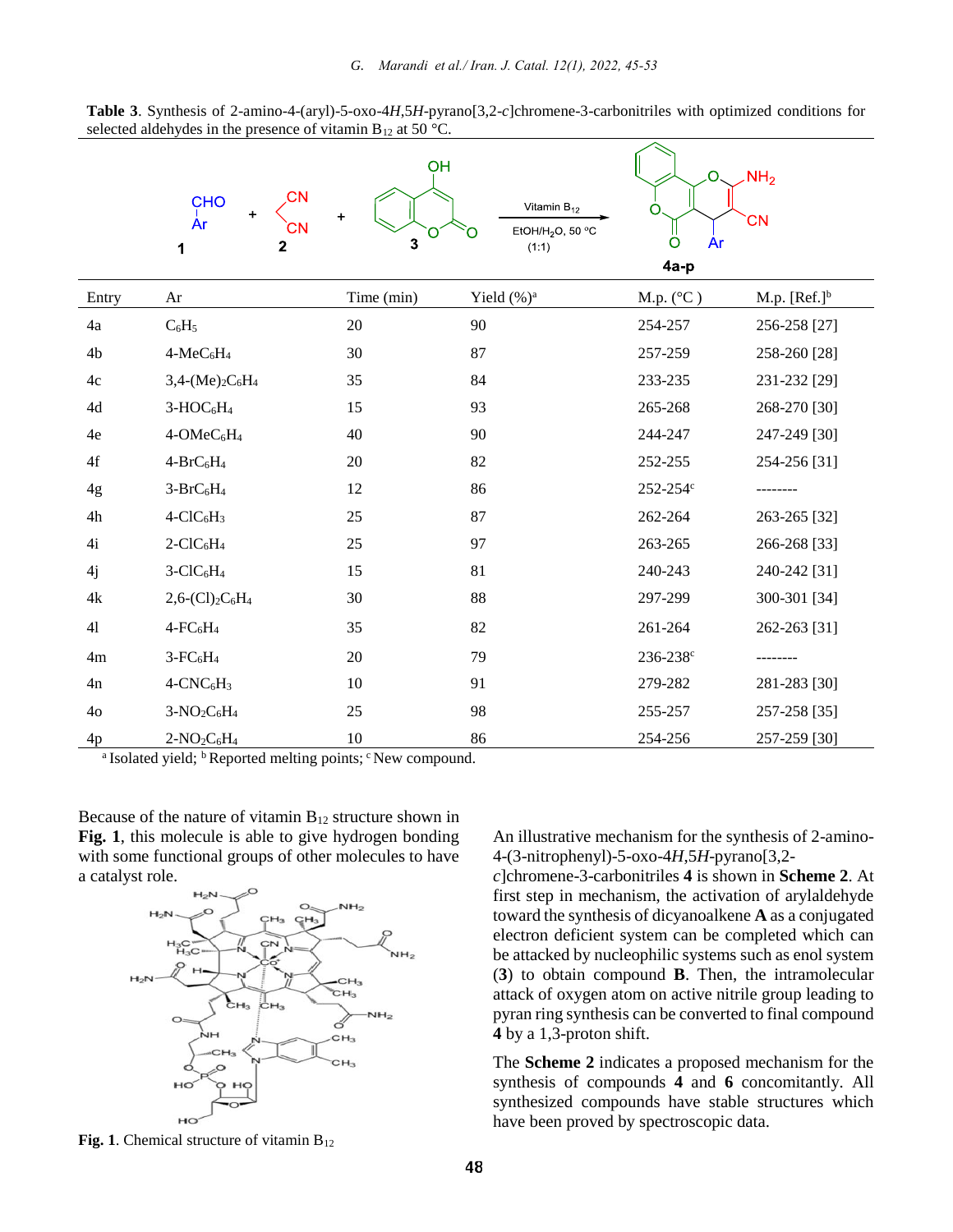To confirm the catalysis effect on the synthesis of heterocyclic systems, another reaction was performed in according to undergoes reaction. The reaction of benzaldehyde **1**, malononitrile **2** and 1,3 dimethylbarbituric acid  $3$  in the presence of vitamin  $B_{12}$ as a catalyst led to 7-amino-1,3-dimethyl-5-(aryl)-2,4 dioxo-1,3,4,5-tetrahydro-2*H*-pyrano[2,3-*d*]pyrimidine-6-carbonitrile **6** in high yields (**Scheme 3**).

For the selection of best solvent, the procedure was the same as the synthesis of compound **4** and a mixture of EtOH/H<sub>2</sub>O with  $(1:1)$  proportion has been selected as a solvent for synthesis of 7-amino-1,3-dimethyl-5-(aryl)- 2,4-dioxo-1,3,4,5-tetrahydro-2*H*-pyrano[2,3 *d*]pyrimidine -6-carbonitriles **6** (see **Table 4**).

After the solvent optimization, to find the best reaction conditions and to evaluate the catalytic efficiency of vitamin B12, a model study was conducted for the synthesis of 7-amino-1,3-dimethyl-5-(aryl)-2,4-dioxo-1,3,4,5-tetrahydro-2*H*-pyrano[2,3-*d*]pyrimidine -6 carbonitriles **6** (**Table 5**). As shown in **Table 5**, unlike reaction for the synthesis of compound **4,** the reaction performance is better at 60 °C for the synthesis of compound **6**.

Reaction with some aldehydes bearing electron donating and withdrawing groups for the synthesis of 7 amino-1,3-dimethyl-5-(aryl)-2,4-dioxo-1,3,4,5-

tetrahydro-2*H*-pyrano[2,3-*d*]pyrimidine-6-carbonitriles **6** was carried out and the results were summarized in **Table 6**.

Some methods for the synthesis of compounds **4** and **6** have been shown in the **Table 7**. As shown in the **Table 7**, the current work has many advantages in comparison to reported procedures such as non-toxic, short reaction time, and easy workup.



**Scheme 2.** Proposed mechanism for Synthesis of 2-amino-4-(aryl)-5-oxo-4*H*,5*H*-pyrano[3,2-*c*]chromene-3-carbonitriles **4** or 7 amino-1,3-dimethyl-5-(aryl)-2,4-dioxo-1,3,4,5-tetrahydro-2*H*-pyrano[2,3-*d*]pyrimidine-6-carbonitriles **6**.



 $Ar: C_6H_5$ , 4-CIC $_6H_4$ , 4-FC $_6H_4$ , 4-BrC $_6H_4$ , 4-CNC $_6H_4$ , 4-OMeC<sub>6</sub>H<sub>4</sub>, 2-NO<sub>2</sub>C<sub>6</sub>H<sub>4</sub>, 3-NO<sub>2</sub>C<sub>6</sub>H<sub>4</sub>,

(i) Reaction Conditions: benzaldehyde (1, 1 mmol), malononitrile (2, 1 mmol), 1,3-dimethybarbituric acid (5, 1mmol), vitamin B12 (7.35×10-5 mol%) as catalyst in EtOH/H2O (1:1) mixture (5 mL) at 60 °C.

**Scheme 3.** Synthesis of 7-amino-1,3-dimethyl-5-(aryl)-2,4-dioxo-1,3,4,5-tetrahydro-2*H*-pyrano[2,3-*d*]pyrimidine-6 carbonitriles.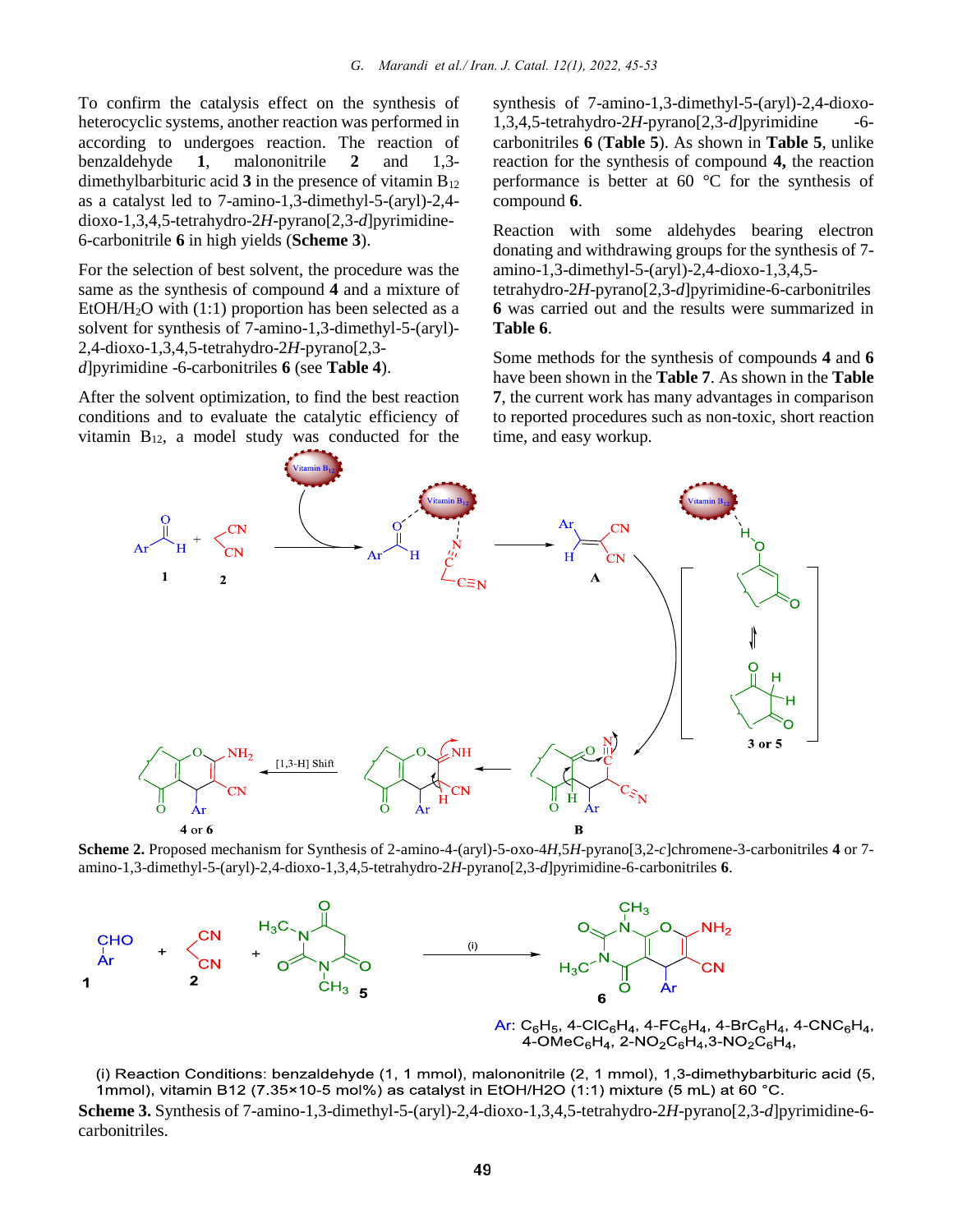| Entry          | Solvent                                                                                                        | Time (min)                                                              | Yield $(\%)^a$ |
|----------------|----------------------------------------------------------------------------------------------------------------|-------------------------------------------------------------------------|----------------|
|                | $H_2O$                                                                                                         | 60                                                                      | 79             |
| 2              | EtOH/H <sub>2</sub> O $(1:1)^b$                                                                                | 15                                                                      | 96             |
| 3              | $EtOH/H2O$ (1:2)                                                                                               | 15                                                                      | 94             |
| $\overline{4}$ | EtOH/H <sub>2</sub> O (3:1)                                                                                    | 30                                                                      | 90             |
| 5              | EtOH/H <sub>2</sub> O $(1:3)$                                                                                  | 30                                                                      | 94             |
| 6              | EtOH                                                                                                           | 60                                                                      | 88             |
|                | ave e estado e e escucero a la contrada e a la contrada de la contrada de la contrada de la contrada de la con | $\mathbf{a}$ and $\mathbf{a}$ are associated to the set of $\mathbf{a}$ |                |

**Table 4**. Optimization of solvent in synthesis of 6a

<sup>a</sup> Isolated yield; <sup>b</sup> Selected solvent with high performance in the reaction.

**Table 5**. Optimization of catalyst loading in synthesis of 6a

| Entry                  | Solvent                     | Catalyst (mol%)      | Temperature $({}^{\circ}C)^{a}$ | Time (min) | Yield $(\%)^b$ |
|------------------------|-----------------------------|----------------------|---------------------------------|------------|----------------|
|                        | EtOH/H <sub>2</sub> O (1:1) | $4.90\times10^{-5}$  | 60                              | 45         | 94             |
| 2                      | EtOH/H <sub>2</sub> O (1:1) | $7.35\times10^{-5}$  | 60                              | 30         | 96             |
| $\mathbf{\mathcal{R}}$ | EtOH/H <sub>2</sub> O (1:1) | $9.80\times10^{-5}$  | 60                              | 35         | 87             |
| $\overline{4}$         | EtOH/H <sub>2</sub> O (1:1) | $12.25\times10^{-5}$ | 60                              | 35         | 79             |

<sup>a</sup> Selected temperature; <sup>b</sup> Isolated yield.

**Table 6**. Synthesis of 7-amino-1,3-dimethyl-5-(aryl)-2,4-dioxo-1,3,4,5-tetrahydro-2*H*-pyrano[2,3-*d*]pyrimidine -6 carbonitriles with optimized conditions for selected aldehydes in the presence of vitamin B<sub>12</sub> at 60 °C.

|       | .CN<br><b>CHO</b><br>÷<br>Ar<br>CΝ<br>$\mathbf{2}$<br>1 | OH<br>$H_3C_$<br>N<br>$\ddot{}$<br>O<br>5<br>CH <sub>3</sub> | Vitamin $B_{12}$<br>$H_3C$<br>EtOH/H <sub>2</sub> O, 60 $\,^{\circ}$ C<br>(1:1) | CH <sub>3</sub><br>NH <sub>2</sub><br>Ω<br><b>CN</b><br>Ar<br>О<br>6a-h |                 |
|-------|---------------------------------------------------------|--------------------------------------------------------------|---------------------------------------------------------------------------------|-------------------------------------------------------------------------|-----------------|
| Entry | Ar                                                      | Time (min)                                                   | Yield $(\%)^a$                                                                  | M.p. $(^{\circ}C)$                                                      | M.p. $[Ref.]^b$ |
| 6a    | $C_6H_5$                                                | 20                                                           | 90                                                                              | 220-223                                                                 | 219-222 [36]    |
| 6b    | 4-OMeC <sub>6</sub> H <sub>4</sub>                      | 30                                                           | 96                                                                              | 223-225                                                                 | 225-227 [37]    |
| 6c    | $4-BrC_6H_4$                                            | 15                                                           | 94                                                                              | 234-236                                                                 | 235-237 [38]    |
| 6d    | $4-CIC6H4$                                              | 20                                                           | 83                                                                              | 236-238                                                                 | 234-237 [39]    |
| 6e    | $4$ -FC $_6$ H <sub>4</sub>                             | 25                                                           | 79                                                                              | 227-230                                                                 | 230-232 [40]    |
| 6f    | $4$ -CNC <sub>6</sub> H <sub>4</sub>                    | 10                                                           | 93                                                                              | 203-205                                                                 | 202-204 [3]     |
| 6g    | $3-NO_2C_6H_4$                                          | 20                                                           | 87                                                                              | 204-207                                                                 | 204 [41]        |
| 6h    | $2-NO2C6H4$                                             | 10                                                           | 97                                                                              | 207-209                                                                 | 208-209 [42]    |

<sup>a</sup> Isolated yield; <sup>b</sup> Reported melting points.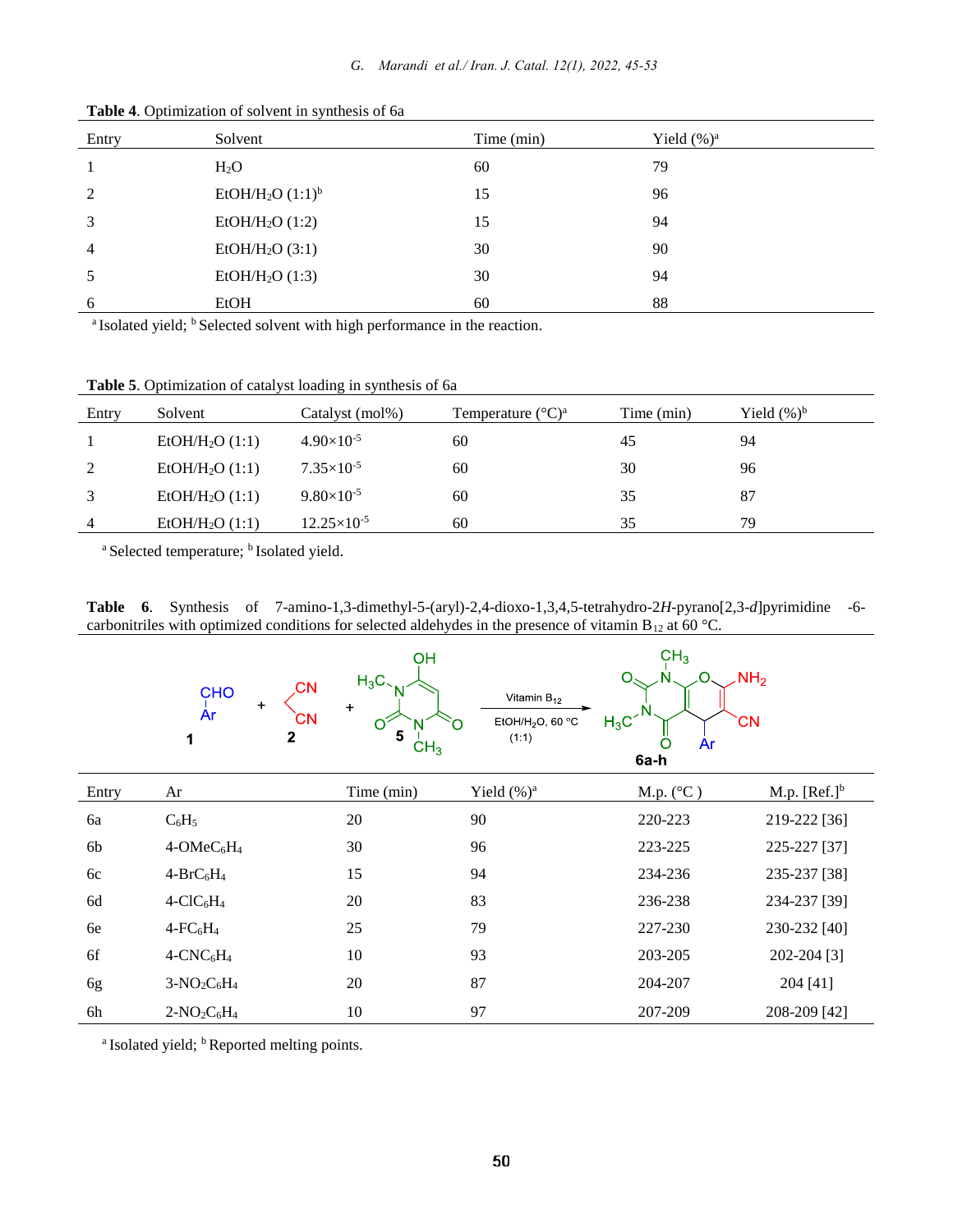

|                    | CHO<br>$\ddot{}$<br>$\overline{A}r$<br>$\mathbf{2}$<br>1<br>$H_3C$                                  | OH<br>3<br>Catalyst<br>or<br>Conditions<br>OH<br>5<br>CH <sub>3</sub>                                     | O<br>O<br>CH <sub>3</sub><br>$H_3C$<br>O<br>6 | NH <sub>2</sub><br>O<br><b>CN</b><br>Ar<br>NH <sub>2</sub><br>CΝ<br>Ar |                 |
|--------------------|-----------------------------------------------------------------------------------------------------|-----------------------------------------------------------------------------------------------------------|-----------------------------------------------|------------------------------------------------------------------------|-----------------|
| Entry <sup>a</sup> | Catalyst                                                                                            | Conditions                                                                                                | Time (min)                                    | Yield (%)                                                              | [Ref.]          |
| $\mathbf{1}$       | Method A: diammonium hydrogen<br>phosphate<br>Method B: $(S)$ -proline                              | Method A: H <sub>2</sub> O, EtOH<br>$(1:1)$ , r.t<br>Method B: H <sub>2</sub> O, EtOH<br>$(1:1)$ , reflux | 120                                           | Method A: 81-95<br>Method B: 72-88                                     | $[27]$          |
| $\overline{2}$     | Nano aluminum hydroxide                                                                             | EtOH, 78 °C                                                                                               | 120                                           | 48                                                                     | $[43]$          |
| 3                  | 4-(dimethylamino)pyridine                                                                           | EtOH, reflux                                                                                              | 90-300                                        | 64-94                                                                  | $[28]$          |
| $\overline{4}$     | KF-Montmorillonite                                                                                  | DMF, 90 °C                                                                                                | 360-660                                       | 80-94                                                                  | $[29]$          |
| 5                  | Fe <sub>3</sub> O <sub>4</sub> @SiO <sub>2</sub> -imid-PMA                                          | $H2O$ , reflux                                                                                            | $6 - 12$                                      | 88-97                                                                  | $[30]$          |
| 6                  | Vitamin $B_{12}$                                                                                    | EtOH, $H_2O(1:1)$ , 50 °C                                                                                 | $10-40$                                       | 79-98                                                                  | Current<br>work |
| 7                  | SBA-Pr-SO <sub>3</sub> H                                                                            | Solventless, 140 °C                                                                                       | $5 - 45$                                      | 30-90                                                                  | $[36]$          |
| $\,8\,$            | $L$ -Proline                                                                                        | H <sub>2</sub> O:EtOH, r.t                                                                                | 30-90                                         | 68-86                                                                  | $[44]$          |
| 10                 | Fe <sub>3</sub> O <sub>4</sub> @SiO <sub>2</sub> -Propyl-Pip-<br>SO <sub>3</sub> H.HSO <sub>4</sub> | H <sub>2</sub> O, 60 $\degree$ C                                                                          | $10-35$                                       | 92-98                                                                  | $[45]$          |
| 11                 | Vitamin B <sub>12</sub>                                                                             | EtOH, H <sub>2</sub> O (1:1), 60 °C                                                                       | $10-30$                                       | 83-97                                                                  | Current<br>work |

<sup>a</sup> Entry 1-6 refers to the synthesis of 2-amino-4-(3-nitrophenyl)-5-oxo-4*H*,5*H*-pyrano[3,2-*c*]chromene-3-carbonitriles and entry 7-11 refers to the synthesis of7-amino-1,3-dimethyl-5-(aryl)-2,4-dioxo-1,3,4,5-tetrahydro-2*H*-pyrano[2,3-*d*]pyrimidine -6-carbonitriles.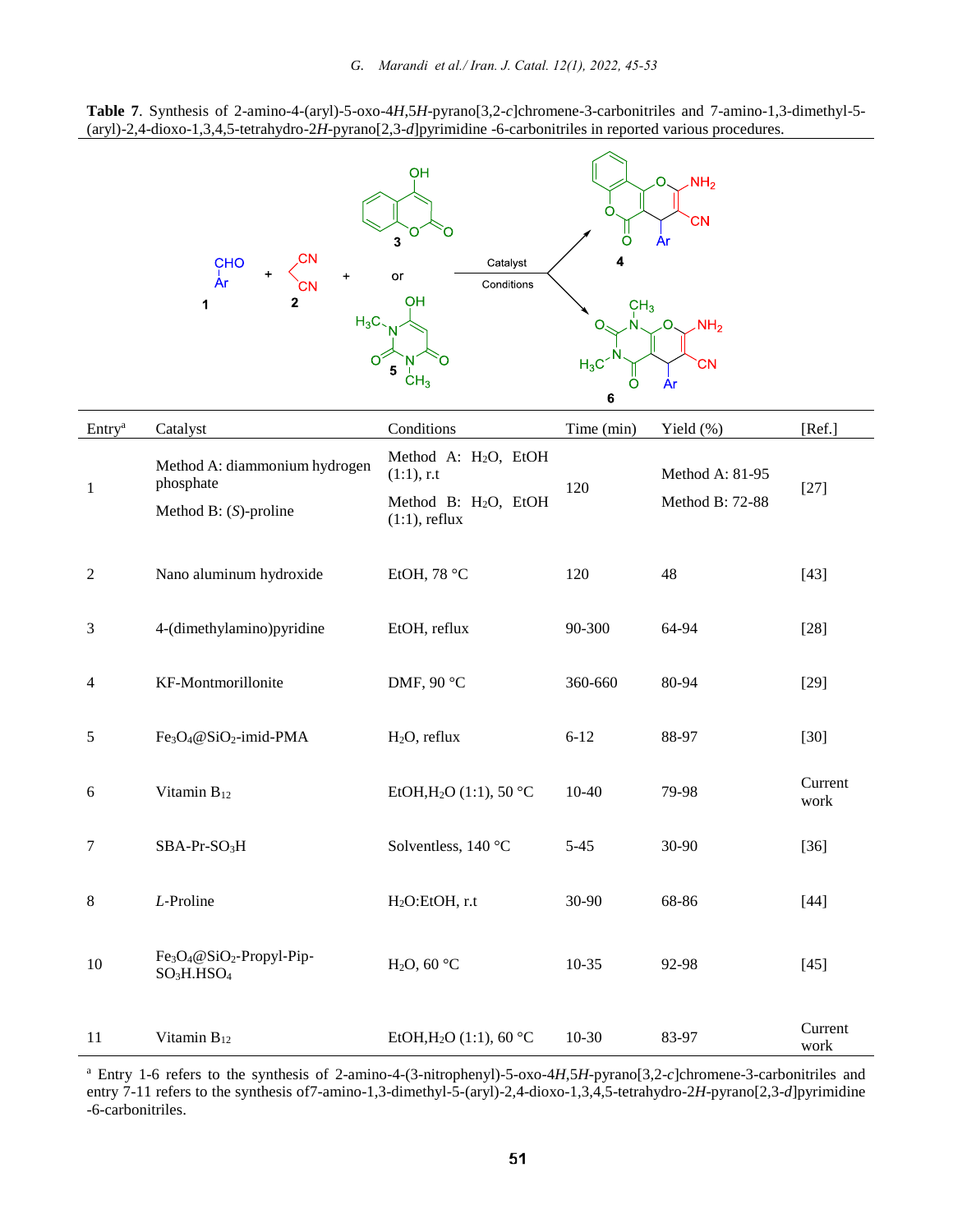#### **4. Conclusions**

In conclusion, we demonstrate the use of vitamin  $B_{12}$  as an eco-friendly nontoxic catalyst by a three-component condensation reaction for the synthesis of 2-amino-4- (aryl)-5-oxo-4*H*,5*H*-pyrano[3,2-*c*]chromene-3-

carbonitriles **4** and 7-amino-1,3-dimethyl-5-(aryl)-2,4 dioxo-1,3,4,5-tetrahydro-2*H*-pyrano[2,3-*d*]pyrimidine-6-carbonitriles.

#### **Acknowledgements**

We gratefully acknowledge financial support from the Research Council of the University of Sistan and Baluchestan.

#### **References**

- [1] M.B. Deshmukh, S.S. Patil, S.D. Jadhav, P.B. Pawar, Synth. Commun. 42 (2012) 1177–1183.
- [2] N. Firoozeh, S. Rezazadeh, C. Izanloo C, J. Mex. Chem. Soc. 61 (2017) 241-249.
- [3] G. Brahmachari, B. Banerjee, ACS Sustainable Chem. Eng. 2 (2014) 411-422.
- [4] M. Dodangeh, M.T. Maghsoodlou, M. Kangani, F. Paymozd, N. Hazeri, J. Nutr. Food. Sci. 1 (2016) 1-7.
- [5] Z. Petrović, B. Mojsilović, Z.M. Bugarčić, J. Mol. Catal. A: Chem. 170 (2001) 267–269.
- [6] K.E. Helliwell, G.L.Wheeler, K.C. Leptos, R.E. Goldstein, A.G. Smith, Mol. Biol. Evol. 28 (2011) 2921– 2933.
- [7] H. Shimakoshi, Y. Hisaeda, TCIMAIL 138 (2009) 2-11.
- [8] K.W. Daisley, Limnol. Oceanogr. 14 (1969) 224-228.
- [9] B.M.M. Salih, S. Satyanarayana, Afr. J. Pure Appl. Chem. 3 (2009) 170-176.
- [10]K. Taharaa, K. Hisaeda, Green Chem. 13 (2011) 558- 561.
- [11]D.C. Heber, C.C. Heers, U.C. Ravens, Die Pharmazie 48 (1993) 537-541.
- [12]J.C. Davoll, J.C. Clarke, F.E.C. Eislager, J. Med. Chem. 15 (1972) 837-839.
- [13]A.H. Shamroukh, M.E.A. Zaki, E.M.H. Morsy, F.M.E. Abdel Motti, F.M. Abdel Megeid, Arch. Pharm. 340 (2007) 236-243.
- [14] L.R. Bennett, C.J. Blankely, R.W. Fleming, R.D. Smith, T.D. Tessman, J. Med. Chem. 24 (1981) 382-389.
- [15] A.D.C. Broom, J.L.C. Shim, G.L.C. Anderson, J. Org. Chem. 41 (1976) 1095-1099.
- [16] S. Wisen, J. Androsavich, C.G. Evans, L. Chang, J.E. Gestwi Cki, Bioorg. Med. Chem. Lett. 18 (2008) 60–65.
- [17]N. Foloppe, L.M. Fisher, R. Howes, A. Potter, A.G.S. Robertson, A.E. Surgenor, Bioorg. Med. Chem. 14 (2006) 4792–802
- [18]C. Biot, G. Glorian, L.A. Maciejewski, J.S. Brocard, O. Domarle, G. Blampain, P. Blampain, A.J. Georges, H. Abessolo, D. Dive, J. Lebibi, J. Med. Chem. 40 (1997) 3715–3718.
- [19]N. Seyyedi, F. Shirini, M. Safarpoor, N. Langarudi, RSC Adv. 6 (2016) 44630–44640.
- [20]D.S. Patel, J.R. Avalani, D.K. Raval, J. Saudi Chem. Soc. 20 (2016) S401–S405.
- [21]N. Nikoorazm, P. Moradi, N. Noori, J. Porous Mater. 27 (2020) 1159-1169.
- [22] P. Moradi, M. Hajjami, New J. Chem. 45 (2021) 2981- 2994.
- [23] N. Nikoorazm, B. Tahmasbi, S. Gholami, P. Moradi, App. Organomet. Chem. 34 (2020) e5919.
- [24]B. Atashkar, A. Rostami, H. Gholami, B. Tahmasbi, Res. Chem. Intermed. 41 (2015) 3675-3681.
- [25] A. Ghorbani-Choghamarani, P. Moradi, B. Tahmasbi, Polyhedron 163 (2019) 98–107.
- [26] M. Lashkari, F. Mohamadpour, M.T. Maghsoodlou, R. Heydari, N. Hazeri, Polycycl. Aromat. Comp. (2020) https://doi.org/10.1080/10406638.2020.1781205.
- [27] S. Abdolmohammadi, S. Balalaie, Tetrahedron Lett. 48 (2007) 3299–3303.
- [28] A.T. Khan, M. Lal, S. Ali, M.M. Khan, Tetrahedron Lett. 52 (2011) 5327–5332.
- [29] D.Q. Shia, N. Wub, Q.Y. Zhuang, J. Chem. Res. (2008) 542-545.
- [30] M. Esmaeilpour, J. Javidi, F. Dehghani, F.A. Nowroozi Dodeji, RSC Adv. 5 (2015) 26625–26633.
- [31]J.M. Khurana, B. Nand, P. Saluja, Tetrahedron 66 (2010) 5637-5641.
- [32] G. Mohammadi Ziarani, A. Abbasi, A. Badiei, Z. Aslani, E-Journal of Chemistry 8 (2011) 293-299.
- [33]J. Wanga, D. Shi, Q. Zhuanga, X. Wanga, H. Hud, J. Chem. Res. (2004) 818-820.
- [34] G. Mohammadi Ziarani, A. Badiei, A. Azizi, M. Zarabadi, Iran. J. Chem. Chem. Eng. 30 (2011) 59-65.
- [35] M. Khoobi, L. Ma'mani, F. Rezazadeh, Z. Zareie, A. Foroumadi, A. Ramazani, A. Shafiee, J. Mo.l Catal. A: Chem. 359 (2012) 74-80.
- [36] M.N. Elinson, F.V. Ryzhkov, V.M. Merkulova, A.I. Ilovaisky, G.I. Nikishin, Heterocycl. Commun. 20 (2014) 281-284.
- [37] F. Seeliger, S. Berger, G.Y. Remennikov, K. Polborn, H. Mayr, J. Org. Chem. 72 (2007) 9170-9180.